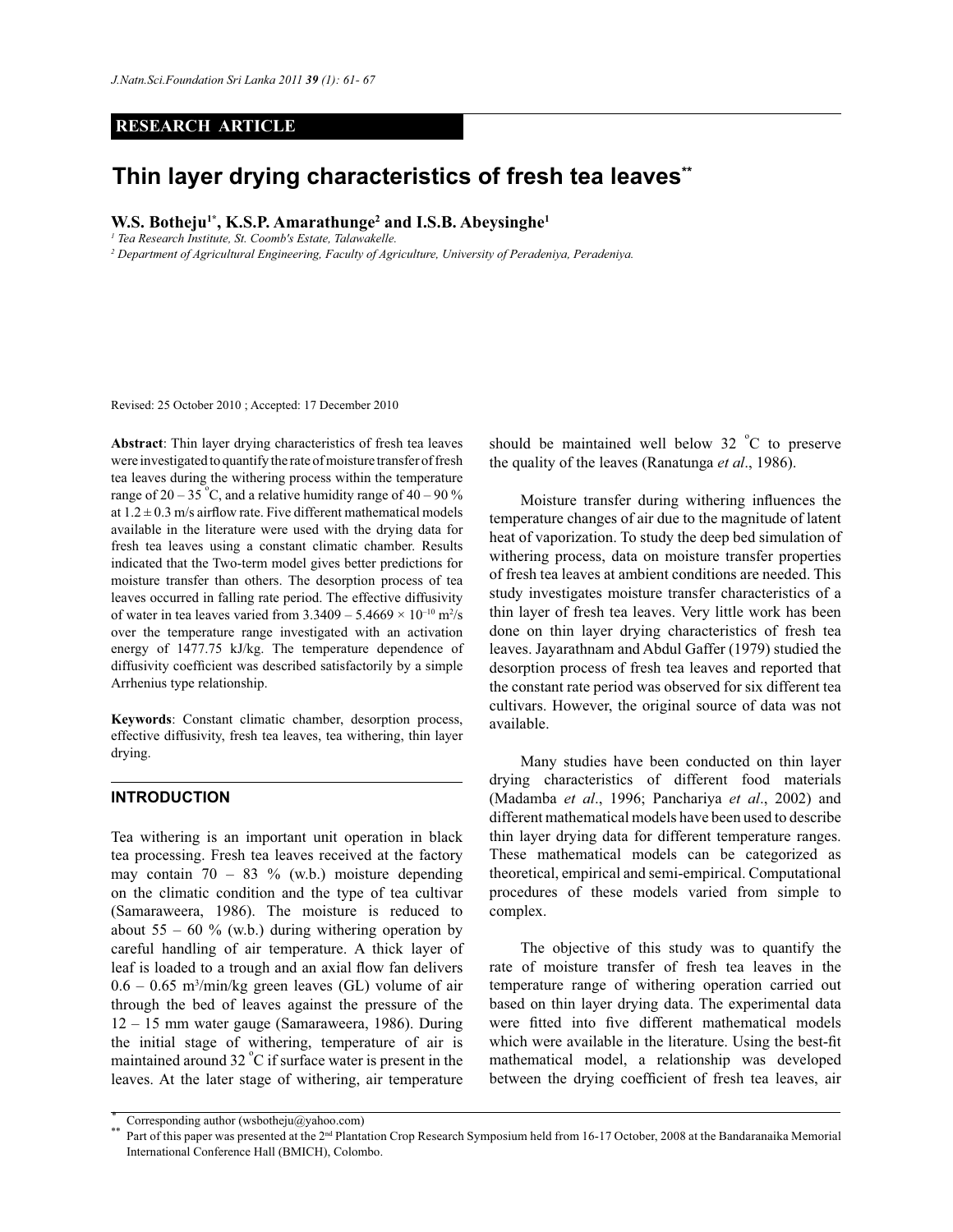temperature and relative humidity (RH). The moisture diffusivity and activation energy of fresh tea leaves were also determined.

## **METHODS AND MATERIALS**

Moisture desorption of leaves of tea cultivar TRI 2025 free from surface water was measured by a dynamic ventilator method. Air temperatures of 20, 25, 30 and  $35^{\circ}$ C and relative humidities of 40, 50, 60 and 90 % were achieved using a constant climatic chamber (model TMC 185/CRP-15, Teacraft, UK). These temperature and RH ranges covered the withering conditions in a tea factory. In practical situations, during dry periods in up country area, the RH drops well below 50% (dry and wet bulb difference is about  $12 - 14$  °F with dry bulb around 90 °F). On wet days it increases up to about 90%. Therefore the two maximum possible extremes were considered in this study. The instrument is set at predetermined dry and wet bulb temperatures with an accuracy of  $\pm$  0.1 °C to obtain required RH (Table 1). The instrument was allowed to run empty for about 3 h to become stable, after setting dry and wet bulb temperatures.

 As shown in Figure 1, 50 g leaf sample thinly spread on the tray was hung at the bottom of the electronic balance (Denver S-203) with an accuracy of  $\pm$  0.001 g. A balance was connected to the computer *via* RS-232 serial cable to log the weights of leaf sample at constant time intervals. Readings were taken until the weight of sample reached a constant value. The dry weight of the resulting sample was determined by drying in an air oven at 103<sup>°</sup>C for 6 h. The constant airflow rate of  $1.2 \pm 0.3$  m/s was maintained in the chamber throughout the sorption period. The experiment was carried out in duplicate for the temperature and RH ranges studied.

*Determination of drying coefficient in the desorption process*: Moisture ratio (MR) versus drying time was fitted to five mathematical equations (Table 2). MR represents  $(M - M_e)/(M_o - M_e)$ ; where M<sub>o</sub> and M are denoted as moisture contents at the beginning and at a given time during withering, respectively. A non-linear regression programme (NLREG, Phillip H. Sherrod 6430 Annandale Cove, Brentwood, USA) was employed to fit experimental data into the five mathematical models.

The equilibrium moisture content  $(M<sub>z</sub>)$ ) of fresh tea leaves at a given temperature and RH were calculated using the modified Oswin equation (Botheju *et al*., 2008).

**Table 1**: Relative humidity of air corresponding to different dry and wet bulb temperatures

| Temperature $(\degree C)$ | Relative |                 |  |  |
|---------------------------|----------|-----------------|--|--|
| Dry bulb                  | Wet bulb | humidity $(\%)$ |  |  |
| 20                        | 18.9     | 90              |  |  |
| 25                        | 16.3     | 40              |  |  |
| 25                        | 17.9     | 50              |  |  |
| 25                        | 19.6     | 60              |  |  |
| 25                        | 23.8     | 90              |  |  |
| 30                        | 22.6     | 50              |  |  |
| 30                        | 23.9     | 60              |  |  |
| 30                        | 28.6     | 90              |  |  |
| 35                        | 23.9     | 40              |  |  |
| 35                        | 28.3     | 60              |  |  |
| 35                        | 33.5     | 90              |  |  |

**Table 2**: Mathematical models given by various authors for thin layer drying of materials

| Model<br>no. | Model name        | Equation                                 |
|--------------|-------------------|------------------------------------------|
| (1)          | Lewis             | $MR = \exp(-kt)$                         |
| (2)          | Henderson & Pabis | $MR = a$ . exp(-kt)                      |
| (3)          | Logarithmic       | $MR = a$ . $\exp(-kt) + c$               |
| (4)          | Page              | $MR = \exp(-kt^n)$                       |
| (5)          | Two term model    | $MR = a. \exp(-k_1 t) + b. \exp(-k_1 t)$ |

Where  $k$ ,  $k_0$  and  $k_1$  are drying coefficients; *a*, *b*, *c* and n are constants and *t* is time



- (5) Dry and wet bulb temperature probes (12) Chamber area
- $(13)$  RS-232 serial cable  $(13)$  RS-232 serial cable
- (7) Thermostat (14) Computer
	-

**Figure 1**: Schematic diagram of the constant climatic chamber used for dynamic desorption of tea leaves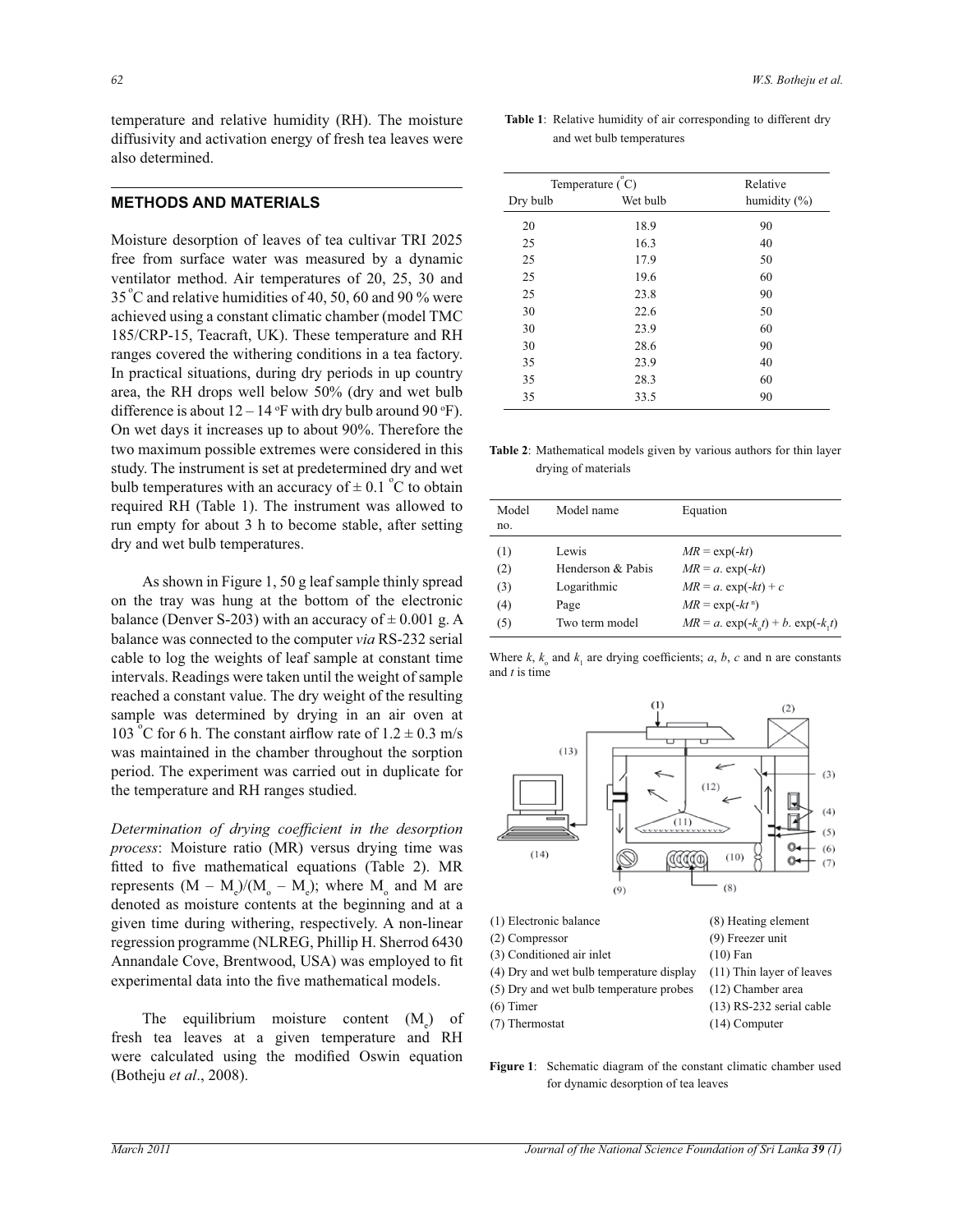$$
M_e = (55.4994 - 0.1272T) \left[ \frac{a_w}{1 - a_w} \right]^{0.2275}
$$
...(1)

where T is temperature (K) and  $a_w$  is water activity (decimal).

*Analysis of data*: Four statistical parameters *viz*. standard error of estimate (SEE) in equation (3), mean relative deviation percentage (P) in equation (2), coefficient of determination  $(R^2)$  and the residual plots were used in the selection of the best-fit equation.

$$
P = \frac{100}{N} \sum \frac{|Y - Y|}{Y}
$$
...(2)

$$
SEE = \sqrt{\frac{\sum (Y - Y')^2}{df}} \qquad \qquad \dots (3)
$$

where *Y* is the experimental data; *Y'* is the value predicted by the model; *N* is the number of data points; if residual plot indicates a clear pattern, the model is not accepted (Weisberg, 1986).

 An Arrhenius type relationship was developed between drying coefficient (k) of tea leaves and temperature and RH of air studied.

*Calculation of effective diffusivity and activation energy*: The drying characteristics of biological products in falling rate period can be described by using Fick's diffusion equation. The solution to this equation developed by Crank (1975) can be used for various regularly shaped bodies. The equation (4) given below can be applicable for food materials with slab geometry by assuming uniform initial moisture distribution.

$$
MR = \frac{8}{\pi^2} \sum_{n=0}^{\infty} \frac{1}{(2n+1)^2} \exp\left(-\frac{(2n+1)^2 \pi^2 D_{\text{eff}}t}{4L_0^2}\right) \tag{4}
$$

where  $D_{\text{eff}}$  is the effective diffusivity (m<sup>2</sup>/s) and  $L_0$  is the half thickness of slab (m). For long drying period, equation (4) can be further simplified to only the first term of series (Tutuncu & Labuza, 1996) and the logarithmic form can be given as follows (equation 5), which has similar form proposed by Henderson & Pabis (1961).

$$
\ln MR = \ln \frac{8}{\pi^2} - \frac{\pi^2 D_{\text{eff}} t}{4 L_0^2} \qquad \qquad ...(5)
$$

Diffusivities are determined by plotting experimental

drying data in terms of ln *MR* versus drying time (*t*) in equation (5). The slope of the straight line gives;

$$
Slope = -\frac{\pi^2 D_{\text{eff}}}{4L_0^2} \qquad ...(6)
$$

The temperature dependency of effective diffusivity is described by an Arrhenius type relationship (Madamba, *et al*., 1996; Akgun & Doymaz, 2005) as follows;

$$
D_{\text{eff}} = D_0 \exp\left(-\frac{E_a}{RT}\right) \qquad \qquad \dots (7)
$$

where  $D_0$  is a constant equivalent to indefinitely high temperature and  $E_a$  is the activation energy.

#### **RESULTS AND DISCUSSION**

TRI 2025, a common cultivar in tea estates in Sri Lanka, was selected to study thin layer drying properties of fresh tea leaves. Eleven combinations of temperature and relative humidity (Table 1) were studied using a constant climatic chamber. Initial moisture content of leaf samples varied between  $75 - 80$  % (w.b.). Equilibrium moisture contents  $(M_e)$  at selected temperature and RH were calculated using equation (1).

 Moisture ratios (MR) verses drying time for tea leaves for eight combinations of temperature and RH are shown in Figure 2. It indicates that increasing air temperature or decreasing RH speeds up the drying/ withering process and thus shortens the withering time. Similar results were obtained for dehydration of apple (Vergara *et al*., 1997), drying of kiwifruit and apple pomace (Fenton & Kennedy, 1998) etc.

 The plots of drying rate verses drying time and the drying rate verses moisture content are shown in Figures 3 and 4 (six combinations were considered to avoid congestion) respectively. Figure 3 indicates that no constant rate period is observed in the withering process of tea leaves. Withering process takes place in a falling rate period and the rate of moisture removal is faster at the beginning than that at the end (Figure 4). This observation is in agreement with results on withering experiments carried out by Ghodake *et al*. (2006). Two falling rate periods could be observed in the tea withering process (Figure 4). The first falling rate period occurred when the moisture content of tea leaves was above 72 % (w.b.) or 260 % (d.b.), while the other was observed below 260 %.(d.b.).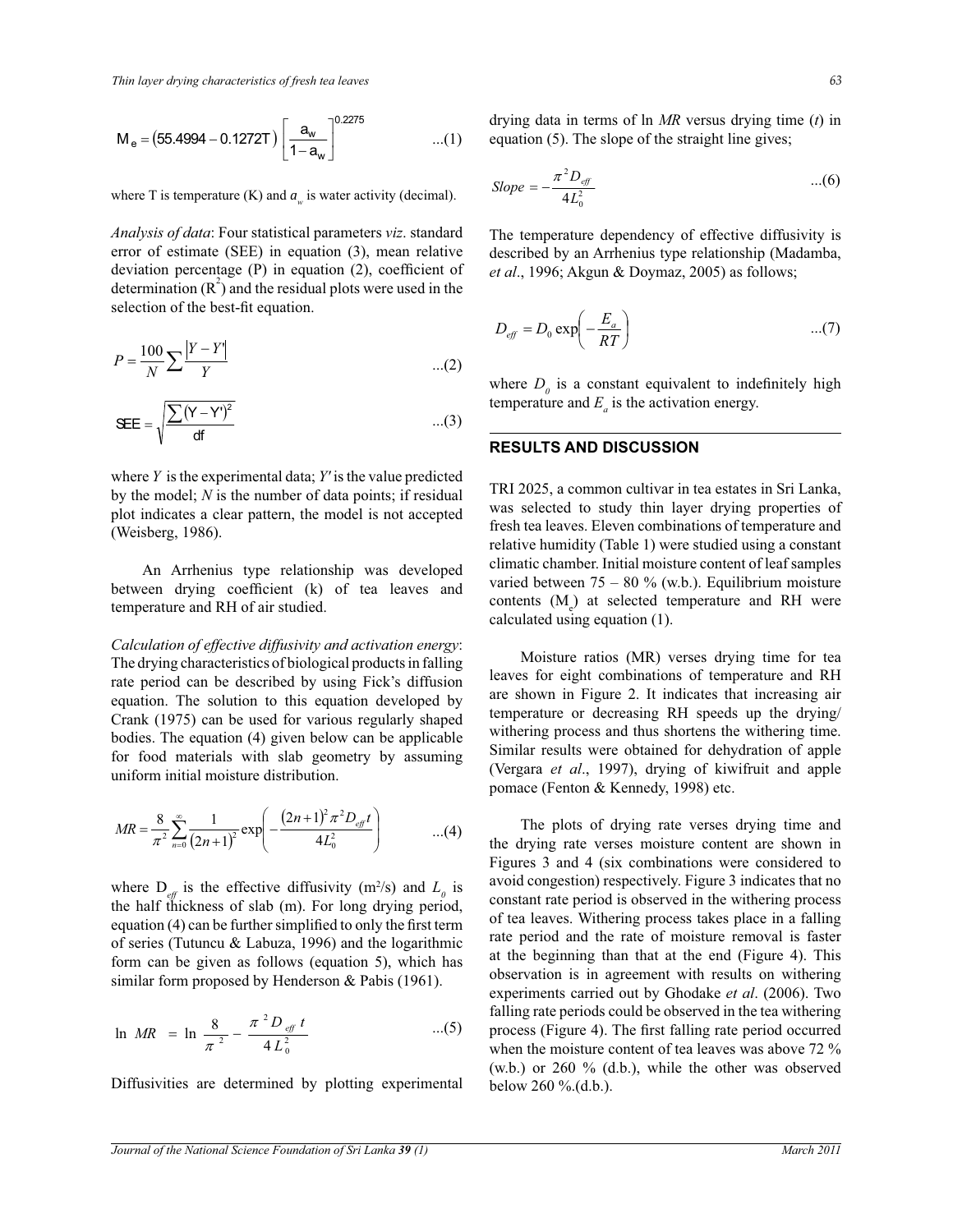1.00 1.20



**Figure 2**: Thin layer drying curves of tea leaves at different temperatures and relative humidity levels



**Figure 4**: Drying rate versus moisture content of tea leaves at different temperatures and relative humidity levels

The colloidal and hyperbolic nature of food materials causes the water molecules to be tightly bound to the material (Mazza & Le Maguer, 1980). Hence, the drying of almost all biological products takes place in the falling rate period. A constant rate period was observed before the falling rate in the study done by Jayaratnam and Abdul Gaffar (1979) for drying tea leaves of six different cultivars. Until the free surface water was removed from tea leaves, a constant rate period was observed in their drying curve.

 Temple *et al*. (2000) reported that a single falling rate period was enough to describe the whole process of tea. However, using some industrial equipment a constant rate period could be observed due to limited evaporative capacity of the air. In such cases, constant rate period was a property of air supply rather than a drying property of the material.



**Figure 3**: Drying rate versus drying time of tea leaves at different temperatures and relative humidity levels



**Figure 5:** The relationship between  $\ln D_{\text{eff}}$  and  $1/T$  of drying

#### **Modelling thin layer drying of tea leaves**

The curve of MR versus drying time (Figure 2) at different temperature and RH values was fitted to five mathematical models. Non-linear regression programme (NLREG) was performed to analyze the data.  $\mathbb{R}^2$ , SEE, P and residual plots were employed to evaluate the bestfit model and the calculated coefficients of each model are presented in Table 3.

 $R<sup>2</sup>$  obtained for all five models were greater than 0.99. However, Page and Two-term models gave consistently higher  $R^2$  than the other three models. SEE and P calculated for Two-term model gave comparatively very low values than others. Moreover, when the residual plots for all model equations were compared, the Twoterm model characterized a random distribution for all treatments except the graph drawn for 35  $^{\circ}$ C and 60 % RH.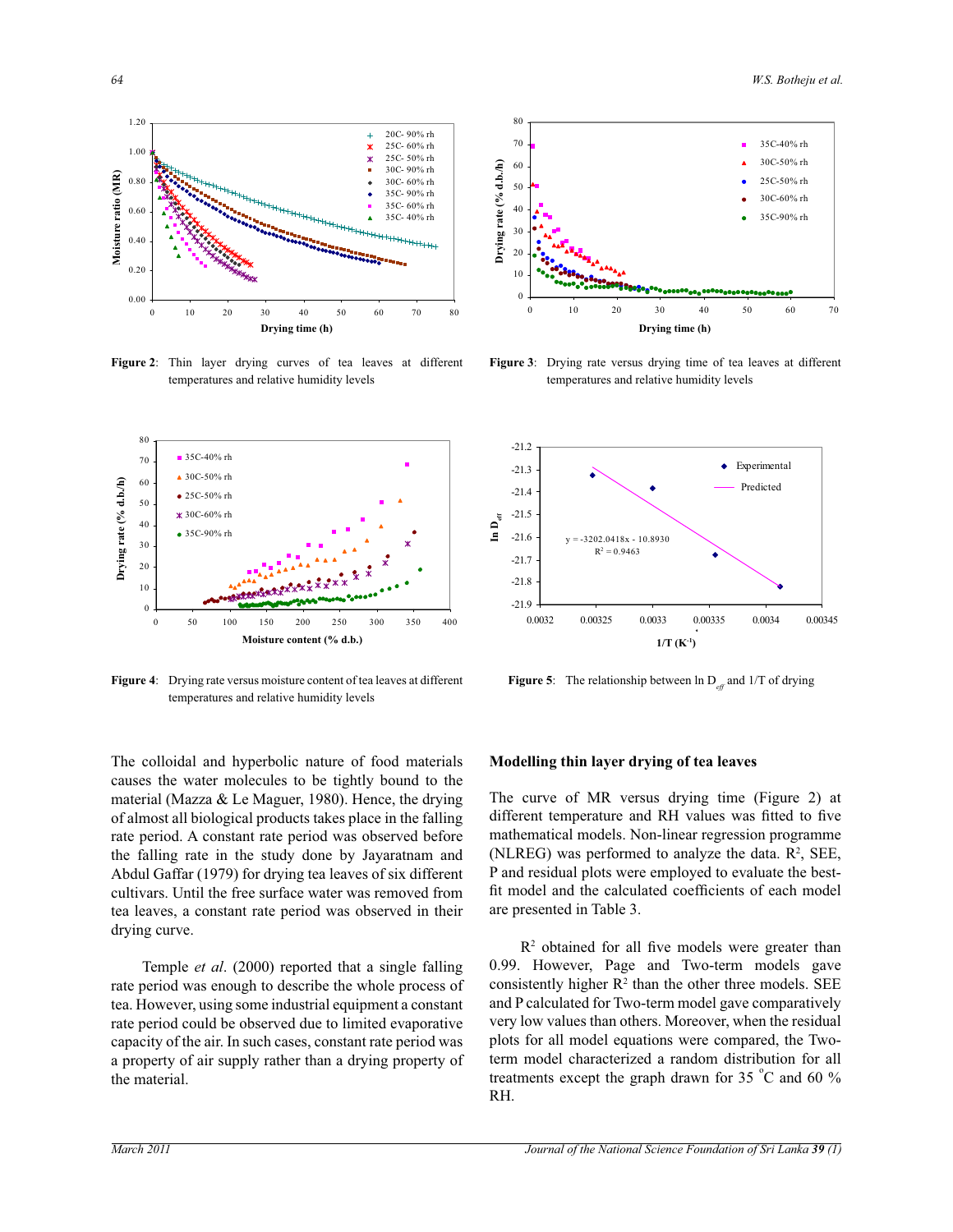# **Table 3**: Drying curve parameters for five models and the curve fitting criteria for each model for withering of tea leaves

| Model   | ТC     | RH% |                  |                | Constants    |              | $\mathbb{R}^2$ | <b>SEE</b> | P      | R/Plot  |
|---------|--------|-----|------------------|----------------|--------------|--------------|----------------|------------|--------|---------|
|         | 20     | 90  | $k = 0.0002$     |                |              |              | 0.9987         | 0.0179     | 2.0593 | Pattern |
|         | 25     | 40  | $k = 0.0014$     |                |              |              | 0.9981         | 0.0181     | 2.8486 | Pattern |
|         | 25     | 50  | $k = 0.0013$     |                |              |              | 0.9984         | 0.0186     | 4.0216 | Pattern |
|         | 25     | 60  | $k = 0.0009$     |                |              |              | 0.9974         | 0.0195     | 2.4583 | Pattern |
| Lewis   | 5      | 90  | $k = 0.0003$     |                |              |              | 0.9979         | 0.0151     | 2.0526 | Pattern |
|         | 30     | 60  | $k = 0.0011$     |                |              |              | 0.9970         | 0.0207     | 3.1426 | Pattern |
|         | 30     | 90  | $k = 0.0004$     |                |              |              | 0.9987         | 0.0196     | 3.3193 | Pattern |
|         | 35     | 40  | $k = 0.0029$     |                |              |              | 0.9988         | 0.0120     | 1.5264 | Pattern |
|         | 35     | 60  | $k = 0.0019$     |                |              |              | 0.9982         | 0.0196     | 3.5677 | Pattern |
|         | 35     | 90  | $k = 0.0004$     |                |              |              | 0.9955         | 0.0345     | 6.2345 | Pattern |
|         | 20     | 90  | $k = 0.0002$     |                | $a = 0.9576$ |              | 0.9986         | 0.0057     | 0.3842 | Random  |
|         | 25     | 40  | $k = 0.0013$     |                | $a = 0.9608$ |              | 0.9976         | 0.0103     | 1.2525 | Pattern |
|         | 25     | 50  | $k = 0.0012$     |                | $a = 0.9555$ |              | 0.9980         | 0.0106     | 1.4896 | Pattern |
|         | 25     | 60  | $k = 0.0009$     |                | $a = 0.9582$ |              | 0.9974         | 0.0112     | 1.1769 | Pattern |
| Hen &   | 25     | 90  | $k = 0.0003$     |                | $a = 0.9683$ |              | 0.9978         | 0.0086     | 1.2254 | Random  |
| Pabis   | 30     | 60  | $k = 0.0010$     |                | $a = 0.9530$ |              | 0.9965         | 0.0120     | 1.0755 | Random  |
|         | 30     | 90  | $k = 0.0003$     |                | $a = 0.9544$ |              | 0.9982         | 0.0086     | 1.1713 | Random  |
|         | 35     | 40  | $k = 0.0028$     |                | $a = 0.9791$ |              | 0.9987         | 0.0081     | 0.8630 | Random  |
|         | 35     | 60  | $k = 0.0018$     |                | $a = 0.9581$ |              | 0.9975         | 0.0114     | 1.6978 | Pattern |
|         | 35     | 90  | $k = 0.0004$     |                | $a = 0.9195$ |              | 0.9932         | 0.0166     | 2.5324 | Pattern |
|         | 20     | 90  | $k = 0.0002$     |                | $a = 0.9281$ | $c = 0.0321$ | 0.9987         | 0.0056     | 0.3929 | Random  |
|         | 25     | 40  | $k = 0.0015$     |                | $a = 0.8779$ | $c = 0.0959$ | 0.9986         | 0.0076     | 0.9813 | Random  |
|         | 25     | 50  | $k = 0.0013$     |                | $a = 0.9300$ | $c = 0.0350$ | 0.9984         | 0.0096     | 1.6188 | Pattern |
|         | 25     | 60  | $k = 0.0009$     |                | $a = 0.9397$ | $c = 0.0214$ | 0.9984         | 0.0114     | 1.3594 | Pattern |
| Logarit | 25     | 90  | $k = 0.0003$     |                | $a = 0.9134$ | $c = 0.0609$ | 0.9980         | 0.0082     | 1.0813 | Random  |
|         | 30     | 60  | $k = 0.0012$     |                | $a = 0.8945$ | $c = 0.0694$ | 0.9972         | 0.0112     | 1.5851 | Random  |
|         | 30     | 90  | $k = 0.0004$     |                | $a = 0.8948$ | $c = 0.0719$ | 0.9989         | 0.0068     | 0.9857 | Random  |
|         | 35     | 40  | $k = 0.0031$     |                | $a = 0.9350$ | $c = 0.0491$ | 0.9989         | 0.0077     | 1.0286 | Pattern |
|         | 35     | 60  | $k = 0.0021$     |                | $a = 0.8885$ | $c = 0.0857$ | 0.9988         | 0.0078     | 1.2036 | Pattern |
|         | 35     | 90  | $k = 0.0005$     |                | $a = 0.8058$ | $c = 0.1422$ | 0.9973         | 0.0104     | 1.3871 | Pattern |
|         | $20\,$ | 90  | $k = 0.0006$     |                | $n = 0.8782$ |              | 0.9975         | 0.0086     | 1.0656 | Pattern |
|         | 25     | 40  | $k = 0.0029$     |                | $n = 0.8783$ |              | 0.9994         | 0.0043     | 0.7164 | Random  |
|         | 25     | 50  | $k = 0.0026$     |                | $n = 0.8940$ |              | 0.9991         | 0.0069     | 1.7905 | Pattern |
|         | 25     | 60  | $k = 0.0020$     |                | $n = 0.8895$ |              | 0.9976         | 0.0111     | 1.9684 | Pattern |
| Page    | 25     | 90  | $k = 0.0006$     |                | $n = 0.9045$ |              | 0.9979         | 0.0084     | 1.1221 | Random  |
|         | 30     | 60  | $k = 0.0026$     |                | $n = 0.8657$ |              | 0.9985         | 0.0086     | 1.7201 | Random  |
|         | 30     | 90  | $k = 0.0009$     |                | $n = 0.8794$ |              | 0.9994         | 0.0057     | 0.9340 | Random  |
|         | 35     | 40  | $k = 0.0044$     |                | $n = 0.9259$ |              | 0.9994         | 0.0057     | 0.9420 | Random  |
|         | 35     | 60  | $k = 0.0039$     |                | $n = 0.8782$ |              | 0.9998         | 0.0035     | 0.7031 | Random  |
|         | 35     | 90  | $k = 0.0021$     |                | $n = 0.7887$ |              | 0.9994         | 0.0051     | 0.8962 | Random  |
|         | $20\,$ | 90  | $k_{0} = 0.0002$ | $k_1 = 0.0002$ | $a = 0.9788$ | $b = 0.0788$ | 0.9986         | 0.0058     | 0.3842 | Random  |
|         | 25     | 40  | $k_{0} = 0.0012$ | $k_1 = 0.0168$ | $a = 0.9327$ | $b = 0.0673$ | 0.9998         | 0.0023     | 0.3574 | Random  |
|         | 25     | 50  | $k_0 = 0.0012$   | $k_1 = 0.0195$ | $a = 0.9279$ | $b = 0.0726$ | 0.9999         | 0.0017     | 0.4175 | Random  |
|         | 25     | 60  | $k_{0} = 0.0008$ | $k_1 = 0.0248$ | $a = 0.9403$ | $b = 0.0601$ | 0.9994         | 0.0057     | 1.0517 | Random  |
| Two     | 25     | 90  | $k_{0} = 0.0003$ | $k_1 = 0.0073$ | $a = 0.9587$ | $b = 0.0418$ | 0.9986         | 0.0068     | 0.9960 | Random  |
| term    | 30     | 60  | $k_{o} = 0.0010$ | $k_1 = 0.0184$ | $a = 0.9245$ | $b = 0.0759$ | 0.9997         | 0.0037     | 0.7124 | Random  |
|         | 30     | 90  | $k_0 = 0.0003$   | $k_1 = 0.0045$ | $a = 0.9300$ | $b = 0.0662$ | 0.9998         | 0.0027     | 0.5085 | Random  |
|         | 35     | 40  | $k_0 = 0.0027$   | $k_1 = 0.0594$ | $a = 0.9630$ | $b = 0.0371$ | 0.9998         | 0.0032     | 0.5189 | Random  |
|         | 35     | 60  | $k_0 = 0.0018$   | $k_1 = 0.0018$ | $a = 0.9791$ | $b = 0.0791$ | 0.9975         | 0.0119     | 1.6978 | Pattern |
|         | 35     | 90  | $k_{o} = 0.0003$ | $k_1 = 0.0041$ | $a = 0.8652$ | $b = 0.1274$ | 0.9997         | 0.0037     | 0.6169 | Random  |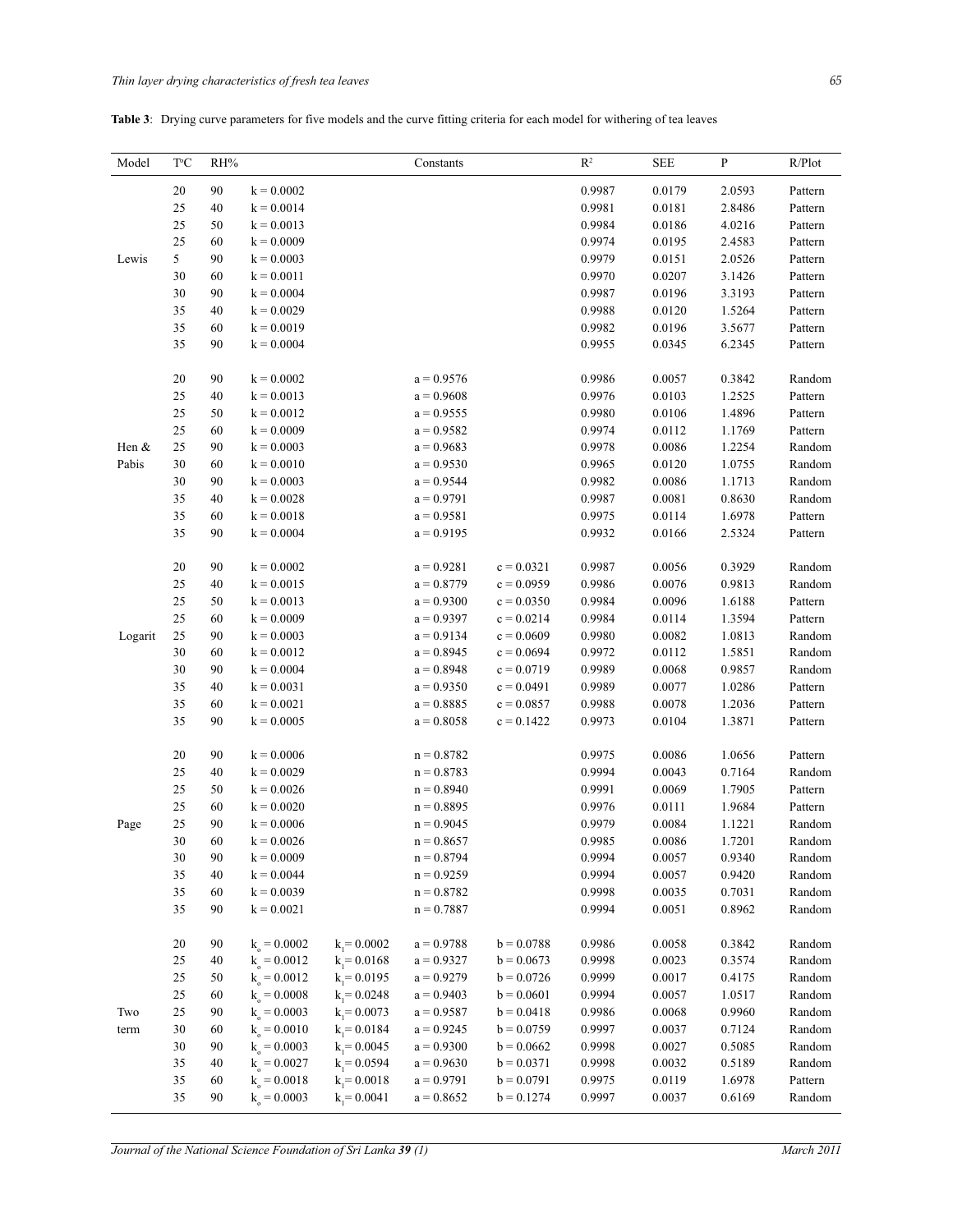When comparing all statistical parameters Two-term model fitted well with the experimental data than the other four models. Therefore, Two-term model was selected as the best-fit mathematical equation to explain the experimental desorption data of fresh tea leaves.

 Regression analysis was used to find the relationship between withering temperature, RH as against drying coefficients  $k_o$  and  $k_I$  (min<sup>-1</sup>) of Two-term model. Thus the drying coefficients  $k_o$ ,  $k_l$  against temperature and RH can be expressed as an Arrhenius type relationship. A similar type of relationship has been developed for deep bed rice drying (Murata *et al*., 1996).

$$
k_o = \exp\left(\frac{l_1 h^3 + l_2 h^2 + l_3 h + l_4}{T} + l_5\right) \qquad \dots(8)
$$
  
\n
$$
l_1 = 17348.8243 \qquad R^2 = 0.981 \qquad \text{SEE} = 0.1422 \times 10^{3}
$$
  
\n
$$
l_2 = -34192.6303
$$
  
\n
$$
l_3 = 20236.1163
$$
  
\n
$$
l_4 = -10548.7579
$$
  
\n
$$
l_5 = 16.2159
$$
  
\n
$$
k_1 = \exp\left(\frac{m_1 h^3 + m_2 h^2 + m_3 h + m_4}{T} + m_5\right) \qquad \dots(9)
$$
  
\n
$$
m_1 = 3088.9199 \qquad R^2 = 0.990 \qquad \text{SEE} = 0.2234 \times 10^{-2}
$$

$$
m_1 = 3088.9199 \qquad R^2 = 0.990 \qquad \text{SEE} = 0.2234 \times 11
$$
  
\n
$$
m_2 = -7028.6863
$$
  
\n
$$
m_3 = 3744.3320
$$
  
\n
$$
m_4 = -8633.3896
$$
  
\n
$$
m_5 = 23.3388
$$

**Table 4**: Effective diffusivities of fresh tea leaves at different temperatures

| Temperature $(\degree C)$ | Average effective<br>diffusivities ( $\times$ 10 <sup>-10</sup> m <sup>2</sup> /s) |
|---------------------------|------------------------------------------------------------------------------------|
| 20                        | 3.3409                                                                             |
| 25                        | 3.8471                                                                             |
| 30                        | 5.1632                                                                             |
| 35                        | 5.4669                                                                             |

where *h* and *T* are relative humidity (decimal) and temperature (Kelvin) respectively.

 The constants 'a' and 'b' did not show any significant variation for the range of temperature and RH (Table 3) studied. Therefore, the average values of 'a' and 'b' were considered. The final Two-term model can be expressed as follows.

$$
MR = 0.9462 \exp(-k_c t) + 0.0691 \exp(-k_1 t) \qquad \qquad ...(10)
$$

# **Determination of effective diffusivities and activation energy**

The results have shown that internal mass transfer resistance controls the drying time due to presence of the falling rate period. The values of effective diffusivity  $(D_{\text{eff}})$  at different temperatures could be obtained by using equations (5) and (6). The average values of effective diffusivities of tea leaves in the desorption process at  $20 - 35$  °C varied in the range of  $3.3409 - 5.4669 \times 10^{-10}$  m<sup>2</sup>/s (Table 4). The effective diffusivity increases exponentially with the increase of air temperature. These results are in agreement with the previous investigations within the general range of  $10^{-9}$ to 10– 11 m<sup>2</sup> /s for food materials (Botheju *et al*., 2008).

 A linear relationship was derived from the equation (7) and natural logarithmic of  $D_{\text{eff}}$  was plotted as against  $1/T$  (Figure 5). The energy of activation  $(E_a)$  for water diffusion of tea leaves calculated from the slope of the straight line was found to be 1477.75 kJ / kg, which was in the range of drying onion 1200 kJ/kg (Mazza & Le Maguer, 1980), rice 1183 kJ/kg (Pinaga *et al*., 1984) and paprika 2036 kJ/kg (Carbonell *et al*., 1986). The activation energy barrier must be overcome to activate moisture diffusion. To increase drying rates by increasing moisture diffusion, use of high temperatures would be beneficial but it is advisable to use optimum temperatures (Ranatunga *et al*., 1986; Keegal, 1965) to maintain the quality of tea leaves during withering.

#### **References**

- 1. Akgun N.A. & Doymaz I. (2005). Modeling of olive cake thin layer drying process. *Journal of Food Engineering* **68**(4): 455 – 461.
- 2. Botheju W.S., Amaratunge K.S.P. & Abeysinghe I.S.B. (2008). Modeling desorption isotherms of fresh tea leaves. *Proceedings of the National Symposium,* 23-24 October, Faculty of Agriculture, University of Ruhuna, pp. 136.
- 3. Carbonell J.V., Pinaga F., Yusa V. & Pena J.L. (1986). Dehydration of paprika and kinetics of colour degradation. *Journal of Food Technology* **5**(3): 179 – 193.
- 4. Crank J. (1975). *The Mathematics of Diffusion*. Oxford University Press, London, UK.
- 5. Fenton G.A. & Kennedy M.J. (1998). Rapid dry weight determination of kiwifruit pomace and apple pomace using an infrared drying technique. *New Zealand Journal of Crop and Horticulture Science* **26**(1): 35-38.
- 6. Ghodake H.M., Goswami T.K. & Chakraverty A. (2006). Mathematical modeling of withering characteristics of tea leaves. *Drying Technology* **24**(2): 159-164.
- 7. Jayaratnam S. & Abdul Gaffar N.M. (1979). Equilibrium moisture content and withering. *Tea Quarterly* **48**(1 & 2): 21-25.